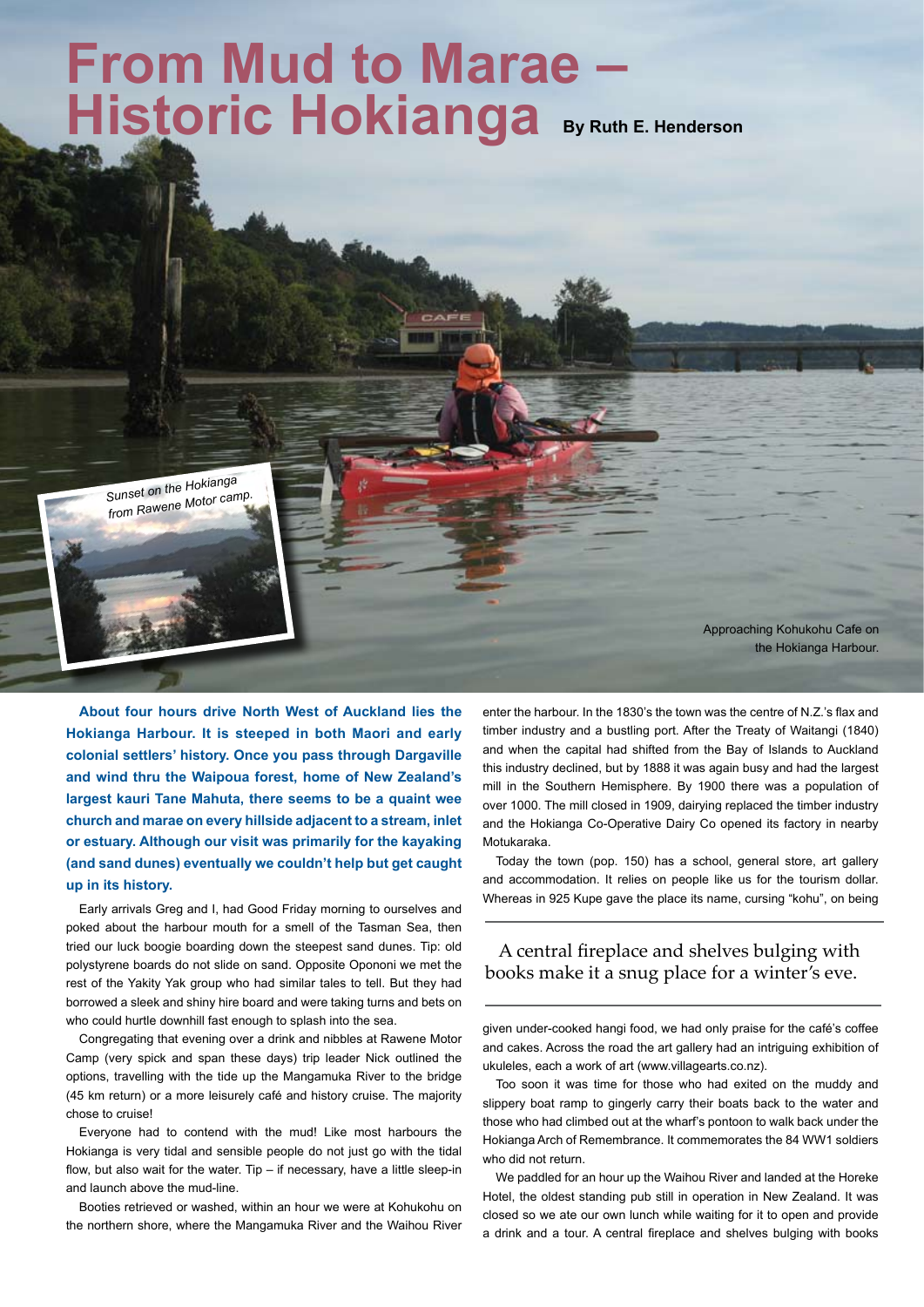

make it a snug place for a winter's eve (accommodation available at \$85 dble.) Large photo reproductions depicting early settlers felling timber and bullock teams carting logs out of the bush hang on the walls.

However, this settlement was founded before the timber era in 1826, around a shipyard. It was the second N.Z. settlement after Russell and is famous for hosting the biggest gathering of Ngapuhi Maori to sign the Treaty of Waitangi.

When the rising tide covered the beach, jostling the boats, we headed

for 'home' going with the tide, sidling past mangroves. The Celtic cross of the Mangunga Wesleyan Chapel and Mission House built in 1839 stood out against the skyline. We passed the Kohukohu car ferry ramp and crossed the harbour to Rawene.

Over drinkie poohs that night, many paddle proposals were aired. The next morning, Easter Sunday, they were rejected in favour of paddling to 'Our Lady of Assumption Church' and celebrating its centenary. The proposal for classification to the Historic Places Trust described it as

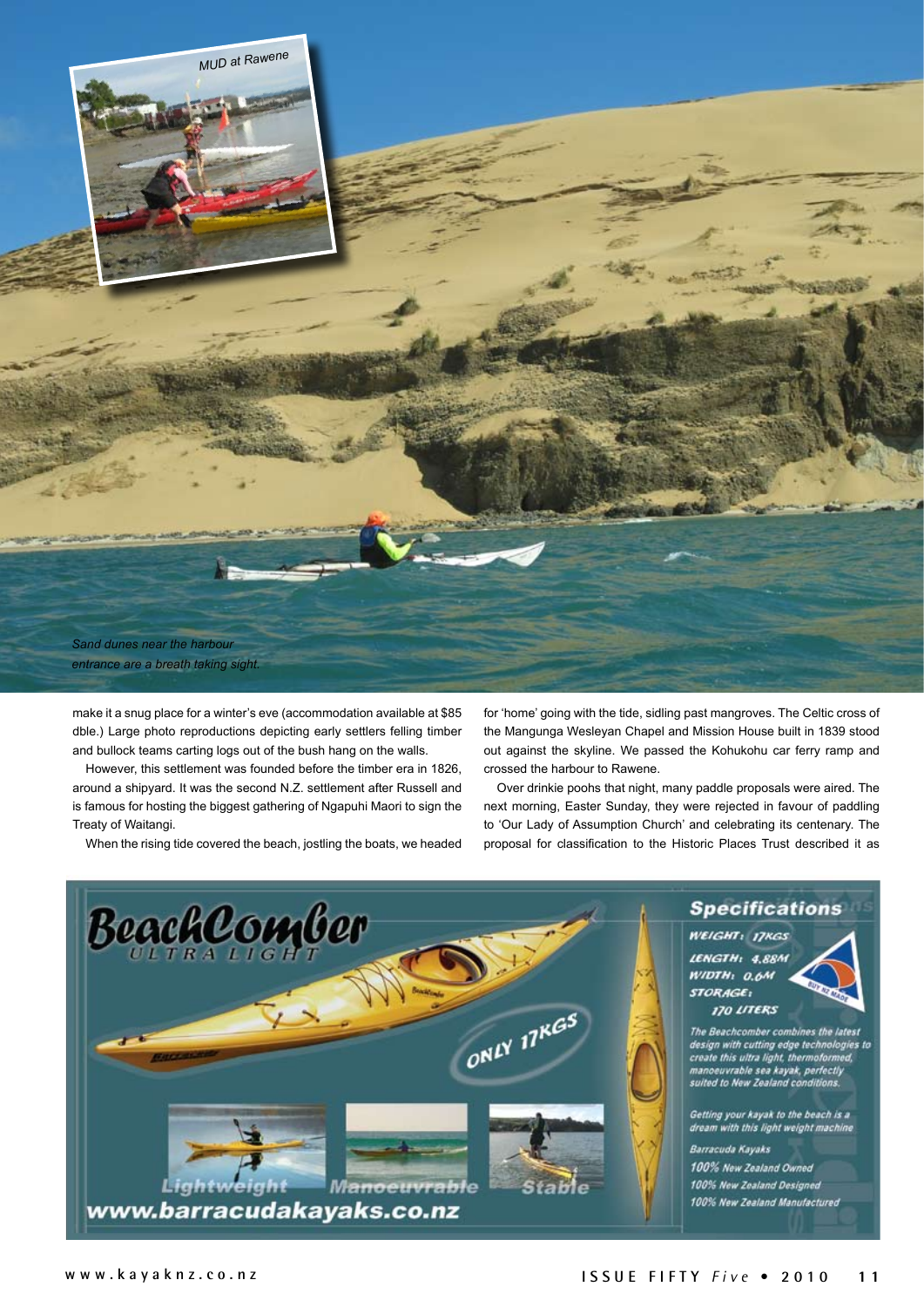



"An excellent example of the timber tradition of building essentially simple country churches in the neo-gothic manner." Its 50 ft (15m) steeple and bell tower standing high on Motukaraka Point command attention. The story of why and how Nui Harre built it makes a fascinating read. He is buried in the churchyard, as is Father Becker who translated the New Testament into the Maori language.

We paddled for less than 30 minutes, plodded in the mud and tied our boats together by an old shed below the marae, peeled off our neoprene shorts and changed into whatever we had for 'Sunday best'. Tip: a silk sarong is a very handy object: You can change behind it, under it, and even wear it!

The marae was a hive of activity preparing a post ceremony buffet. A tent did a steady trade in commemorative T-shirts, postcards and books. The bell tolled, the dignitaries and elders in all their finery and robes filed into the church, and then a lucky 100 (including five kayakers) filled the pews. Outside there were chairs and loud-speakers for the 400 overflow.

Bishop Patrick Dunn, the 11th Bishop of Auckland, led the Centennial celebration Mass in Te reo: difficult for some of us to follow or find the right place in the hymns, but there is no mistaking 'Hallelujah' in any language. 'Areruia'! What a privilege it was to be a part of the celebrations and later to be welcomed on the marae.

Later that afternoon, outside the Copthorne Hotel, Omapere, we shared stories with those who had spent the day playing in the surf at the harbour entrance and watched the sun sink over the sand dunes before it fell into the Tasman Sea.